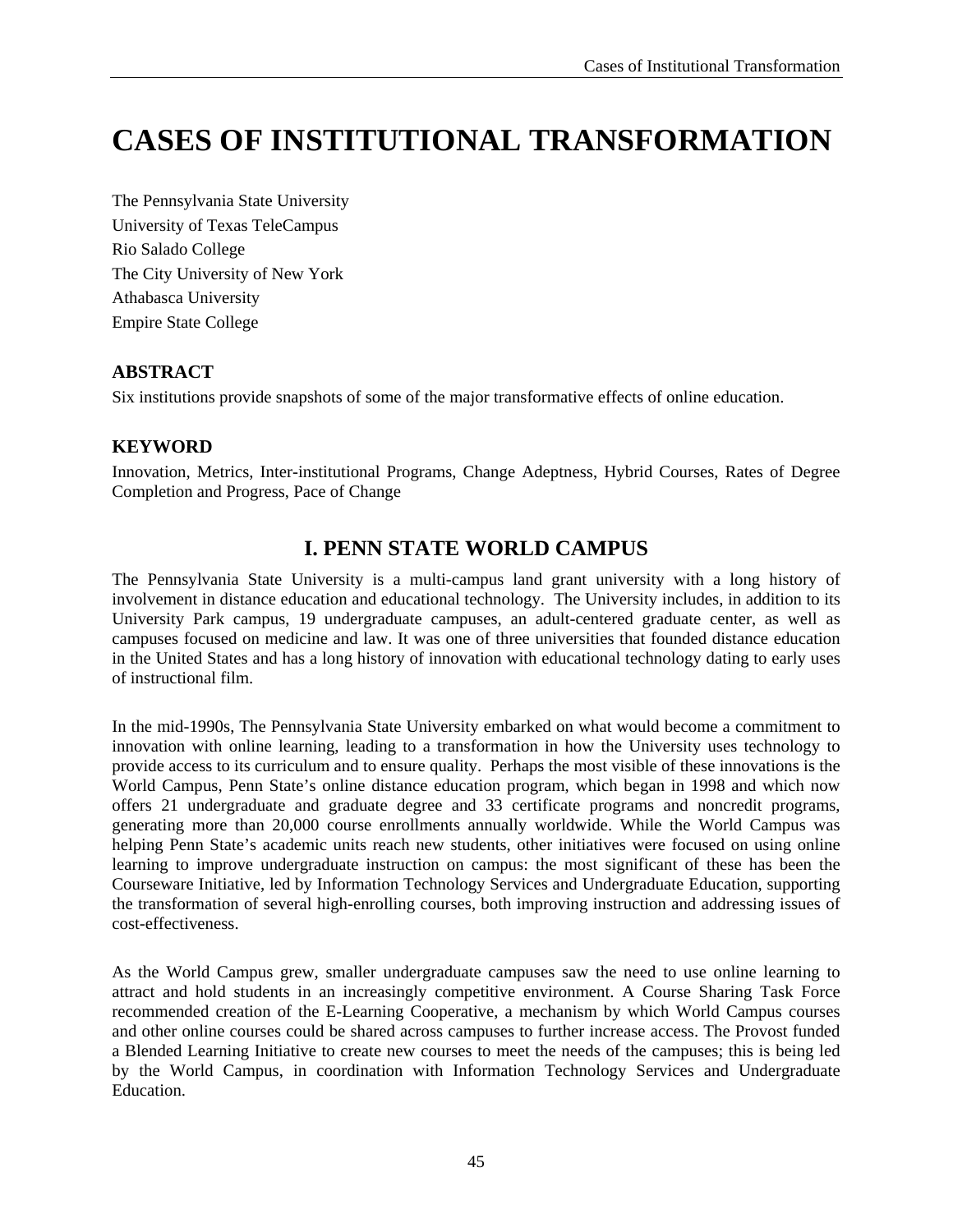Within the last five years, several colleges have created their own instructional design centers to support the development of online courses for use on campus, for delivery by the World Campus, and for intercampus delivery. The early leader in this trend was the Dutton e-Education Institute in the College of Earth and Mineral Sciences, which develops undergraduate courses for use by undergraduate campuses, as well as full degree programs for World Campus delivery.

By 2005, it was clear that these activities were having a transforming effect on Penn State. The President and Provost called for the creation of "Penn State Online," to bring the various resources for course development and delivery into greater coordination. These developments have further institutionalized the role of the World Campus and have begun to create a new leadership community for online learning at Penn State charged to shape this ongoing transformation.

## **II. UNIVERSITY OF TEXAS TELECAMPUS**

Institutional change can come crashing onto the scene with a fury, or it can be a slowly evolving selfrevealing truth. In the case of the University of Texas TeleCampus (UTTC), the latter has certainly been the case. The TeleCampus operates at the System Administration level of the University of Texas System. Created in 1998 originally to provide services to distance education students at all of the 15 member institutions in the System, the TeleCampus quickly moved into offering collaborative online degree programs. The initial tasks were centered on changing policies and procedures, breaking down barriers, and creating communications channels where previously none existed. This was accomplished using the usual tools, (financial incentives, evangelism, coercion, and political arm-twisting), but the long term solution was to demonstrate value and quality.

From the outset, the TeleCampus made a conscious decision to "count things" and thus began to collect metrics on as many different aspects of the operation as possible. This gave UTTC an ability to answer specific questions when asked, but also to demonstrate consistent quality. The metrics included details such as enrollment numbers, growth rates, course completion rates, student and faculty survey responses, and of course a host of financial measures. Combined with "soft" data points in the form of student and faculty comments, these data allowed the TeleCampus to demonstrate value to policymakers and stakeholders who initially were dubious regarding the concept and practice of online education.

Having a small but dedicated marketing and communications group has proven valuable as well. Through their work, enrollments grew at a significant rate. In addition, they regularly nominate TeleCampus courses and programs for a variety of state and national awards—awards which provide external quality validation. All together, the ability to demonstrate quality and value has become a strong force in UTTC's quest to affect institutional change.

The first few years of operation yielded success, but on a small scale. A small number of programs and modest enrollment allowed the TeleCampus to fine tune processes and build infrastructure for the anticipated growth to come. After the first few years, however, something interesting began to happen. The various campus administrations across the System began thinking of the TeleCampus as a strategic asset available to them, where previously they saw only an experiment.

The collaborative nature of the TeleCampus, working to build inter-institutional programs, had the unintended benefit of creating communications channels where none had existed before. Because policies and procedures to support online students needed to be crafted "from scratch," silos of academic and administrative units began to talk. Remarkably, this happened not only between campuses, but even on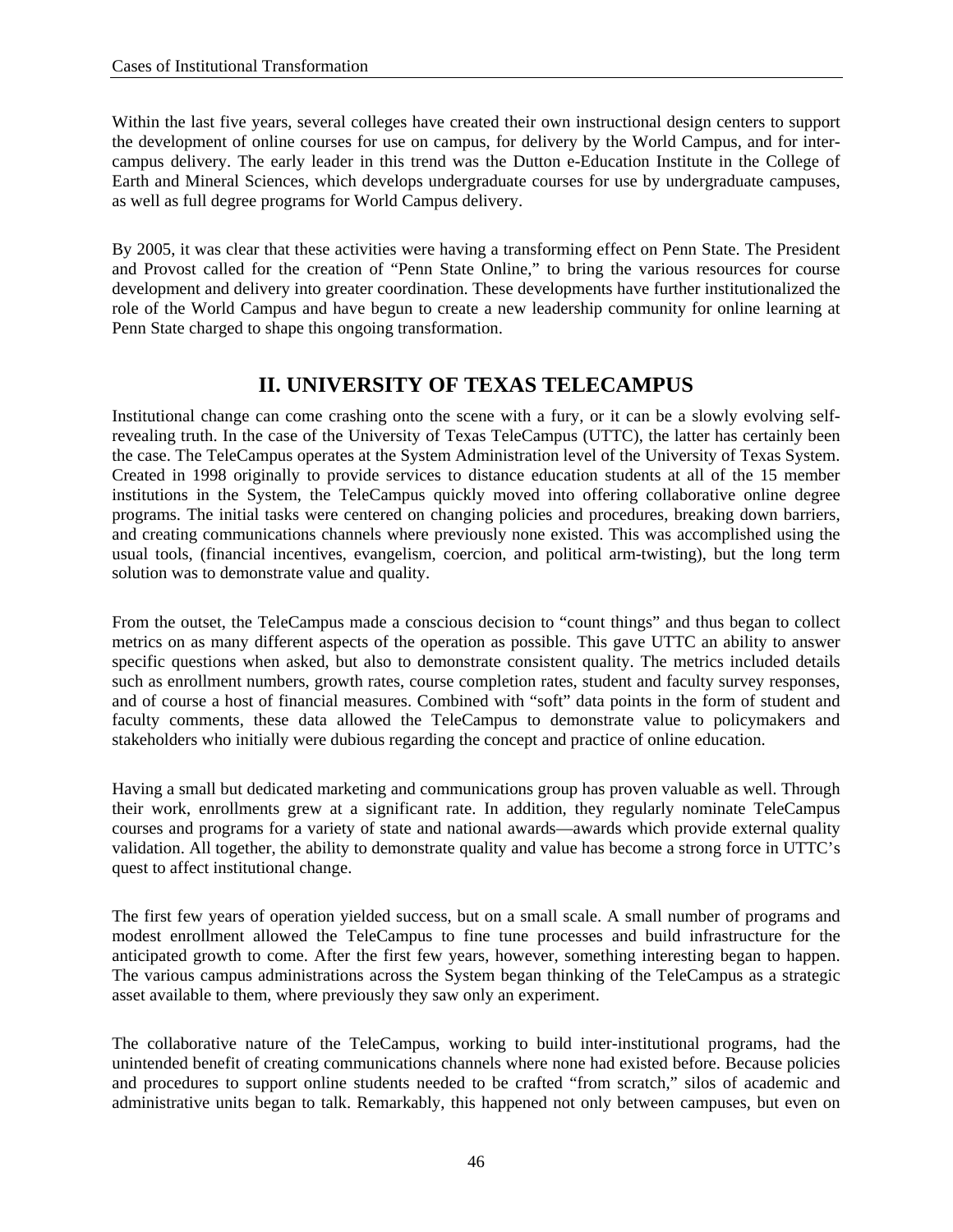individual campuses themselves, where many of the units had little history of interaction.

A fundamental shift in the thinking of many of the campus' senior administrative officers became apparent by the  $4<sup>th</sup>$  year of TeleCampus operation. We were brought to the table to discuss what role online might have in helping to address the pressing strategic issues facing higher education: improving graduation rates, increasing building utilization rates, broadening access.

To be sure, there are still some who question the validity of online delivery. Many, however, have moved from doubters to believers. They have become the agents of change within the system.

# **III. RIO SALADO COLLEGE**

"Sustaining any profound change process requires a fundamental shift in thinking and action. We need to think of sustaining change more biologically and less mechanistically. This requires patience as well as urgency."

Peter Senge, from *The Dance of Change* 

With a college mission to "transform the educational experience through choice, access, and flexibility; customized, high quality learning design; and personalized service and organizational responsiveness," Rio Salado College's leadership views intuitional change as a crucial force behind the college's vibrancy and its success. Over the last ten years as the college sought to rapidly institute major changes in its curriculum, educational delivery systems, and approaches to student services, it became apparent that the college concomitantly needed to evolve and nurture a culture which would sustain profound changes as well as embrace the concept of change. In other words, the college wanted its employees to be more naturally "change adept."

Today at Rio Salado College being "change adept" means that at all levels of the institution, employees understand:

- Change is an important aspect of the college;
- They have the opportunity to participate in the planning of changes that involve them;
- How to help themselves and other move through the natural stages of concern associated with change;
- They have a responsibility to support college change initiatives.

The concept of being "change adept" is introduced formally and nurtured informally through the following:

#### **1. "The Rio Way"**

Mandatory for all Rio employees, this is a three-day college culture immersion workshop. This workshop, offered several times each year, includes (along with other topics associated with Rio's culture) training in:

- Total Quality Management- to provide employees with the needed skills to participate in planning efforts;
- Change adeptness—which includes the stages of change and exercises for dealing with change; and
- Skills of a learning organization.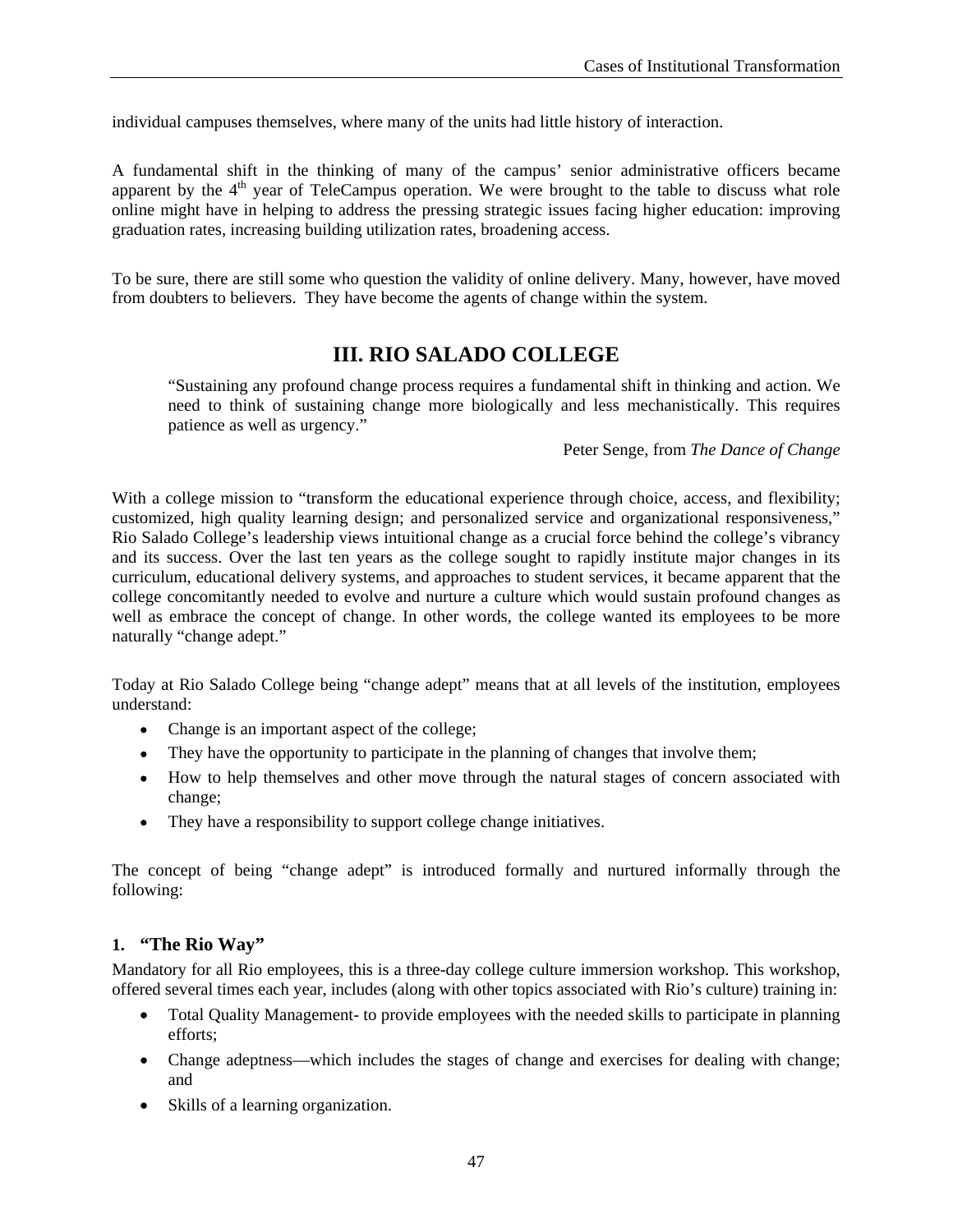Participants in each workshop represent a cross-section of Rio's employees, and Rio's own employees conduct the workshop sessions.

#### **2. The College Culture Page**

The college culture page containing the Rio Salado College vision, mission, and core values is strategically placed throughout the college to remind employees about the importance of these concepts. Although change adeptness is not a college core value, it is a foundational underpinning of these values and is reinforced by the culture page.

#### **3. Employee Rewards and Recognition Program**

This program helps to nurture the concept of being "change adept" on a more personal level. In this program Rio employees nominate fellow employees whose efforts or actions exemplify Rio's core values. All of those nominated receive college core value icons and a wall plaque on which to display them. Their nominations are posted in the weekly electronic President's Bulletin.

Thus, over a period of several years the concept of change adeptness has become an explicit characteristic of the Rio culture and definitely assists with the preservation of profound changes.

# **IV. THE CITY UNIVERSITY OF NEW YORK: ONLINE INSTRUCTION AS DISTANCE LOCAL EDUCATION**

Institutional change is most often reactive. Occasionally, it is proactive. And then there are those times when it's hard to tell. The recent development of a special online degree for degree completers at The City University of New York (CUNY) is a case in point.

CUNY had been working with online instruction since 2000, when a union-imposed moratorium on distance learning was lifted. Supported by funding from the Sloan Foundation, hundreds of faculty were trained to offer online courses to thousands of students. Not a campus or even a discipline was untouched; online courses were offered at every kind and level of instruction. As the faculty development project reached deeper into the mainstream, hybrid courses (half online, half on-campus) became an increasingly prevalent alternative to fully online instruction.

Still, the reasons to put instruction online were largely up to the instructor. The University as a whole had all the students it could handle, literally on its doorstep. But soon changes—including substantial faculty hiring—prompted another look at what might be done with online instruction.

Research on a national scale also provided impetus for reconsideration. Blended learning or hybrid instruction, often going on under the administrative radar, seemed to be growing rapidly, partly because institutions that had been doing fully online instruction found how much they were (or might be) serving local populations. The annual Sloan surveys documented the extent of online instruction, including the fact that it was offered by well over 90% of public institutions of higher education. If you wanted online instruction, you could get it locally.

Student interest was out there, not least of all locally, but what would be the institutional driver for change? And what were the risks? What, for instance, would prevent online instruction from simply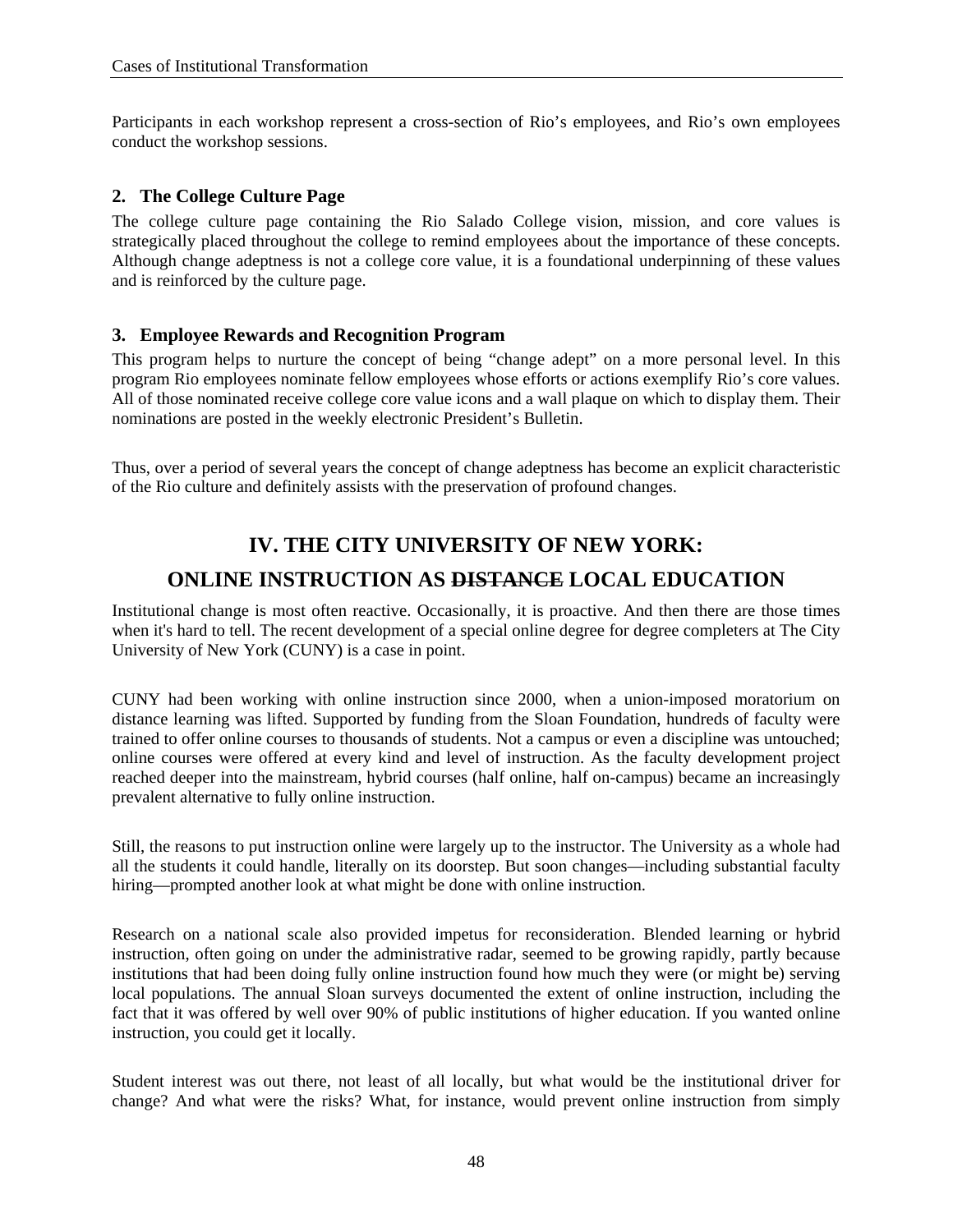drawing students out of classrooms and playing to convenience rather than need?

A clue lay in an emerging crisis in higher education: the problem with rates of degree completion and progress. National statistics showed that it took nearly 7 years, on average, to finish a 4-year degree. And a growing number of students failed ever to complete the degree. According to ACT's ongoing study of retention and completion, BA/BS completion rates at 4-year public colleges have been falling from a high of 52.8% in 1986 to a 20-year low of 39.5% in 2005.

CUNY turned to its own institutional research, which showed that, over the last six years, 64,000 students left in good academic standing (with a GPA of 2.0 and a minimum of 30 earned credits)—and without going to any other institution of higher learning. Focus groups revealed academic difficulty was not the issue, nor were problems with CUNY specifically. What then? To do a global paraphrase of the students queried, "Life happened"—the need to work full-time, to provide child care, and so on. And so, for so many, the door to a college degree was shut.

Realizing that online education could eliminate the scheduling difficulties that have defeated so many students, CUNY has an online baccalaureate program for degree completers ready for a Fall '06 roll-out. It speaks directly to the matter of access, the heart of CUNY's mission, and it allows the leveraging of all the work that followed the lifting of the ban on distance education—online instruction is now for a local population for whom time, not distance, is the issue.

# **V. ATHABASCA UNIVERSITY**

The term 'institutional planner' is not a common occupational category in post-secondary institutions. At the same time 'institutional planning' is a required occupational activity for many, if not all, people holding positions in these institutions. Planning is a necessary response to changing social conditions, and change has become a constant imposition for several decades in the post-secondary enterprise. The needs of our emerging information and technology-based global economy, new complexities of postmodern life, the accelerating pace of change and increasing demands for competent, high-skill performance in the workplace are dependent on an appropriate educational response.

How, then, is such a response crafted at post-secondary institutions? "It is the job of planners to construct a process for change" [1]. A large, publicly funded degree-granting institution underwent major transformation in its curriculum delivery, using a strategic planning process that encompassed all aspects of campus life. Under conditions of such transformation, the following required tenets were identified:

- Broaden perspectives of those involved to help them understand current and evolving needs of key stakeholders and determine how best to address those needs.
- Synthesize individual perspectives into an institutional perspective to create a statement of future direction, values and priorities.
- Focus on what is fundamentally important, creating opportunities to eliminate unnecessary work and providing a focus for managing change.
- Strengthen connections among all campus community members by improving communications, establishing common goals, increasing cooperation and coordination, prioritizing and sequencing workloads and enhancing bottom-up participation.
- Equalize the knowledge base amongst participants and eliminate conjecture based on incomplete information and intuition by establishing a fact base.
- Anticipate and tease out 'issues', which are at the root of most organizational conflict and lack of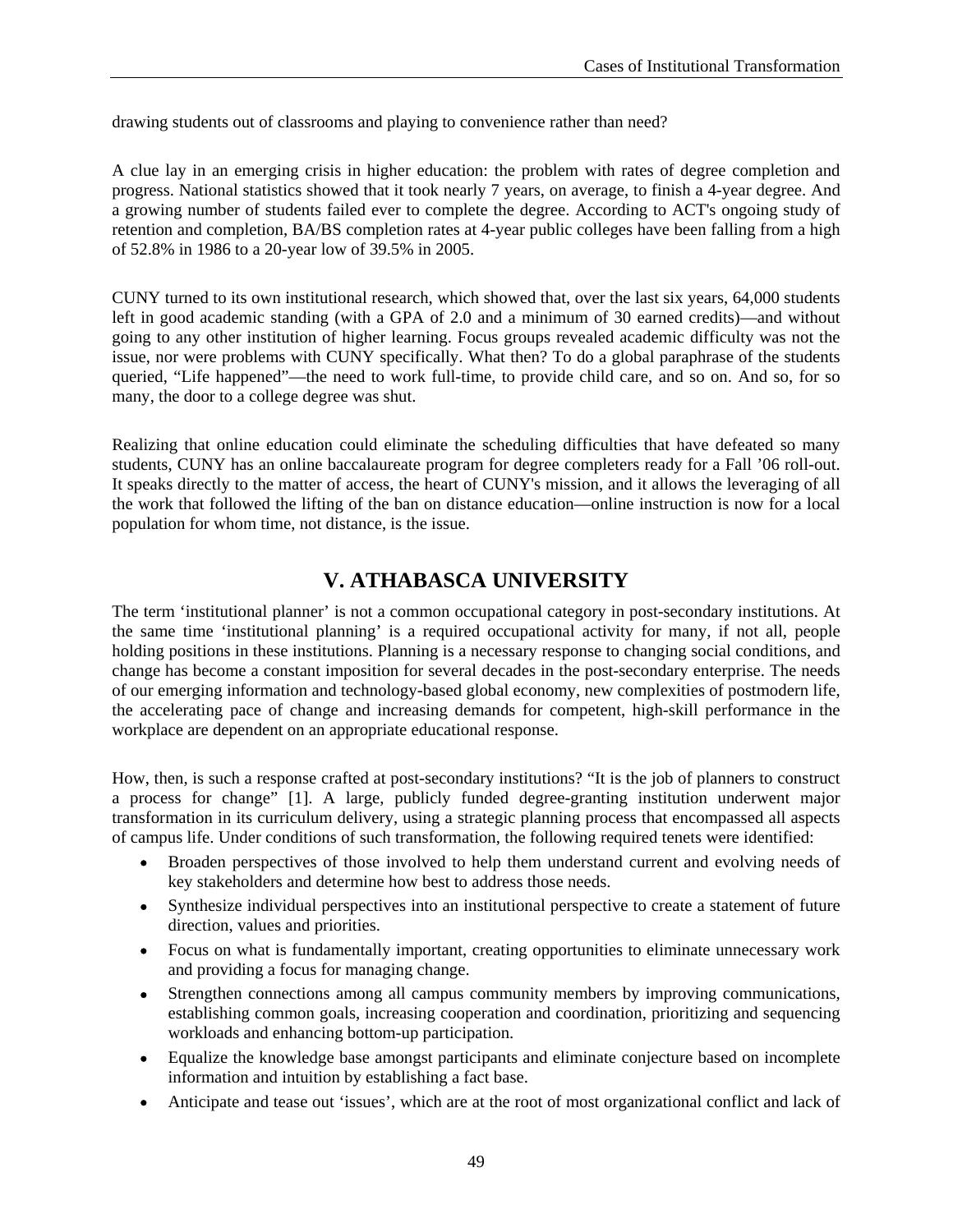clarity.

• Link change activities to existing operating plans, which serves to foster consistency, conformity and continuity of action and effort.

For Athabasca, success was evidenced by the production of a quality product that was embraced across the campus. New models of online delivery must be appropriately accommodated across disciplines and fields of study, but can have an individualized campus look and feel, based on an integration of campus values, priorities and desired direction, providing a sense of ownership, familiarity and predictability.

# **VI. EMPIRE STATE COLLEGE: HOW FAST TO CONVERT?**

Many institutions face the dilemma of changing delivery methods while continuing to serve existing student populations with legacy systems. All levels of leadership in an organization have a role to play in making decisions on how fast a change can be implemented and maintenance of multiple models.

Empire State College was founded by Ernest Boyer within the SUNY system in the 1970's to serve adult learners. Two predominant program delivery models emerged over the first twenty-five years. In most of the College, faculty worked with adult learners in individualized learning contracts through regional learning centers throughout New York State. In the Center for Distance Learning, faculty developed structured learning materials through print packages and electronic mail. Distance learning faculty worked with students, still in a highly individualized manner at a distance. The Center for Distance Learning was an early starter in online education in 1996 and had developed fifty fully online courses. Students began combining individualized study with group-based online learning.

Because of resource limitations, the Center for Distance Learning was considering ways in which the print individualized study approach could be preserved and continue to grow the online program to serve learners in groups. Faculty and staff were highlighting the important aspects of both learning methods. The Dean and planning committee had laid out a plan to convert the remaining 150 courses over five years. The plan was supported by the educational technology staff. During a resource planning session, the President asked if and why the Center's faculty believed the online learning courses were the most effective option for the particular adult learners that were currently served or could be served. After hearing the answer, he asked why the Center wanted to retain the print independent study methodology for five years. Wouldn't the costs of maintaining the legacy system and the new online systems cancel the opportunities for new development and the synergies of working more intensely? The President and the leadership discussed the resources and at the end of the conversation asked, "What would it take to convert the entire curriculum in one and a half years?"

This leading question showed confidence in the power of transformation. When Empire State College decided to forge ahead and support the conversion in this short period, there were many in the faculty who believed we were going to lose significant numbers of students who would not like the move to entirely online. In fact, the program continued to grow at the rate of 15% each year. While the year and a half required large amounts of dedicated work, it also allowed faculty and staff to focus on the mechanics of the conversion. The synergies that were created by having all of the department chairs, instructional designers and technical support engaged for a short and focused time allowed for higher levels of engagement in course design and in the improvements of management and technical systems.

A leadership case study can be made for knowing when to have confidence in the quality of your model and intended directions at all levels and when to push for a focused and intense conversion, rather than a